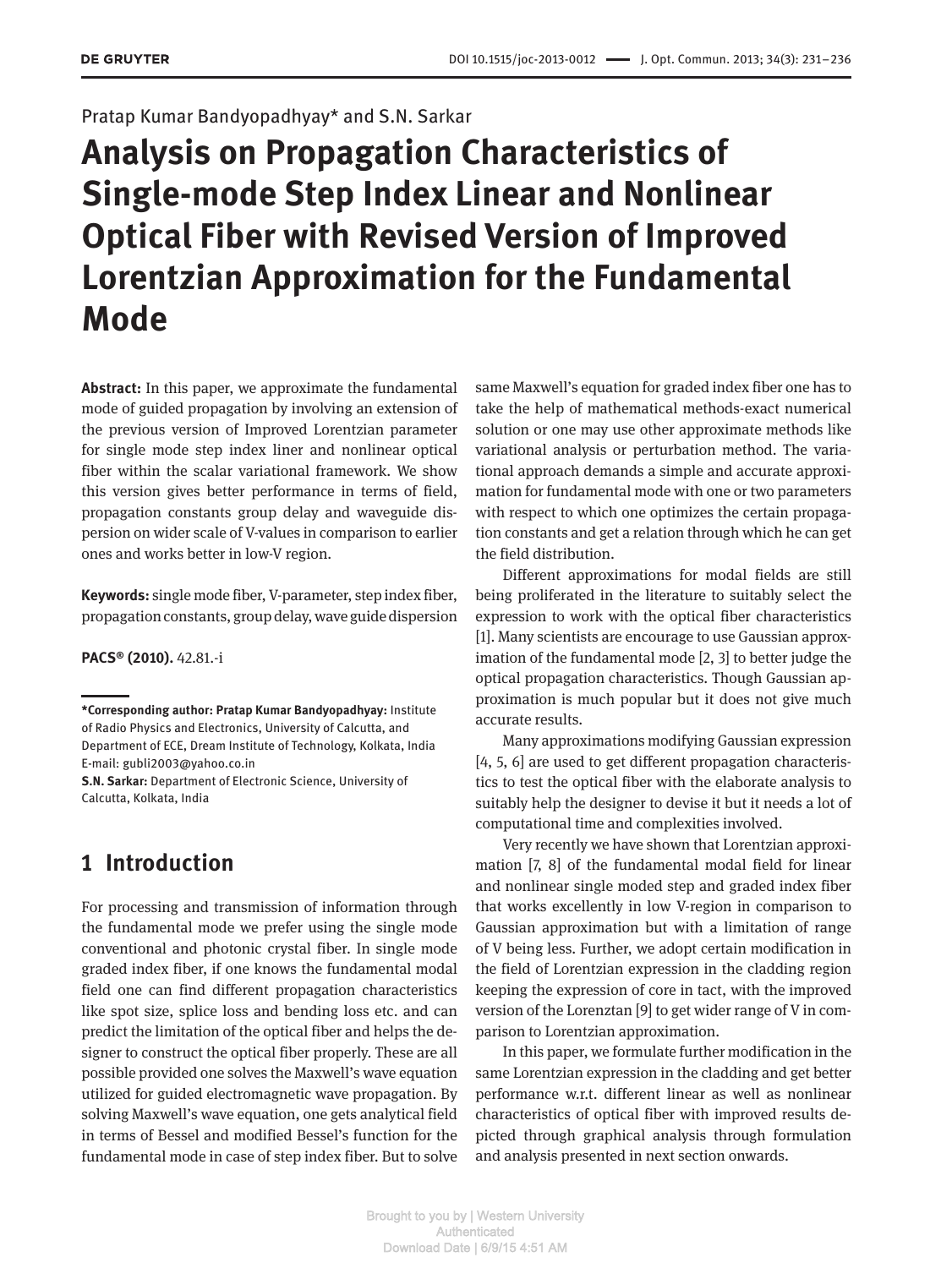#### **2 Analysis**

Our Improved Lorentzian field is as follows:

$$
\psi = \frac{A}{1 + \left(\frac{R^2}{\omega_0^2}\right)} \quad \text{for } 0 \le R \le 1 \tag{1a}
$$

$$
\psi = \frac{Ae^{1/R_0}}{1 + \frac{1}{\omega_0^2}} e^{-R/R_0} \quad \text{for } 1 < R \leq \infty \tag{1b}
$$

with *R* being normalized radial distance  $R = r/a$ ; *a* is the  $\cos$  radius.  $R_{0}$ ,  $\omega_{0}$  are Lorentzian parameters and  $A$  is constant. We get the relation between the parameters by applying appropriate boundary condition taken for guided propagation by equating both equation at  $R = 1$ and after differentiating w.r.t. *R* and equating both at the value of  $R$  = 1. This gives the relation between  $R_{\rm o}$  and  $\omega_{\rm o}$  as follows:

$$
\frac{d}{dR} \left( \frac{A}{1 + R^2 / \omega_0^2} \right)_{R=1} = \frac{d}{dR} \left( \frac{A e^{1/R_0}}{1 + 1 / \omega_0^2} e^{-R/R_0} \right)_{R=1}
$$
 (2)

after a little computation we get

$$
R_0 = (\omega_0^2 + 1)/2 \tag{3}
$$

The refractive index profile is as given:

$$
n^{2}(R) = n_{1}^{2} (1 - \delta f(R)) \quad \text{for } R < 1
$$
  
=  $n_{1}^{2} (1 - \delta) = n_{0}^{2} \quad \text{for } R > 1$  (4)

where  $n_{\rm 1}$  and  $n_{\rm 0}$  are axial and cladding refractive indices and  $\delta = (n_1^2 - n_0^2)/n_1^2$  and  $f(R) = R^q$ ; in our case we use step profile where profile parameter  $q \rightarrow \infty$  and  $f(R) \rightarrow 0$ .

The wave equation obtained from Maxwell's equations of electromagnetic wave propagation for the fundamental mode in the optical fiber with Kerr Non-linearity [4] is

$$
\frac{1}{R}\frac{d}{dR}\left(R\frac{d\psi}{dR}\right)+a^2\left(k_0^2\left\{n^2(R)+n_0n_2I\right\}-\beta^2\right)\quad\psi=0\quad(5)
$$

where  $n_2$  is nonlinear refractive index. Equation (5) may be written as

$$
\frac{1}{R}\frac{d}{dR}\left(R\frac{d\psi}{dR}\right)+a^2\left(k_0^2\left\{n_1^2\left(1-\frac{n_1^2-n_0^2}{n_0^2}R^q\right)+n_0n_2\psi^2\right)-\beta^2\right)
$$
\n
$$
\psi=0
$$

Incorporating full nonlinearity and substituting other parameter as E.A.J. Marcatili et al. used [4] we get

$$
\frac{1}{R}\frac{d}{dR}\left(R\frac{df}{dR}\right) + \left[u^2 - v^2R^q + v^2\gamma f^2\right] \quad f = 0 \tag{6}
$$

where

$$
u^{2} = k^{2}n_{1}^{2} - \beta^{2}; \quad v^{2} = a^{2}(n_{1}^{2} - n_{0}^{2});
$$
  

$$
\gamma = \frac{4n_{2}P}{ca^{2}(n_{1}^{2} - n_{0}^{2})}; \quad f = \frac{a}{2}\sqrt{\frac{n_{0}c}{P}}
$$

and  $P =$  power for which Kerr nonlinearity may occur. As we consider step profile the value of  $R<sup>q</sup> \rightarrow 0$ ; after a little computation we get

$$
u^{2} = \frac{v^{2} \int_{1}^{\infty} f^{2}(R) \rho dR + \int_{0}^{\infty} (\frac{df(R)}{dR})^{2} R dR - \gamma v^{2} \int_{0}^{\infty} f^{4}(R) R dR}{\int_{0}^{\infty} f^{2}(\rho) \rho d\rho}
$$
(7)

The variational expression from above equation,

$$
u^{2} = \frac{v^{2} \int_{1}^{\infty} \psi^{2}(R)R dR + \int_{0}^{\infty} \left(\frac{d\psi(R)}{dR}\right)^{2} R dR - \gamma v^{2} \frac{a^{2}}{4} \frac{n_{0}c}{P} \int_{0}^{\infty} \psi^{4}(R)R dR}{\int_{0}^{\infty} \psi^{2}(\rho) \rho d\rho}
$$
(8)

Substituting  $\psi$  as given in equation 1a) and 1b) in the above expression (8) we find the variational relation (9) which is optimized with the Lorentzian parameter  $\omega_{0}$ ,

$$
u^{2} = \frac{I_{1} + (I_{2} + I_{3}) + (I_{4} + I_{5})}{I_{6} + I_{7}}
$$
(9)

where

$$
I_1 = v^2 \int_1^{\infty} \psi^2(R) R dR = \frac{A^2 R_0^2 v^2}{4(1 + \frac{1}{\omega})^2} (1 + \frac{2}{R_0})
$$
 (10)

$$
I_2 = \int_0^1 \left(\frac{d\psi(R)}{dR}\right)^2 R dR = A^2 \left(\frac{1}{3} - \frac{1 + \frac{3}{\omega_0^2}}{3(1 + \frac{1}{\omega})^3}\right) \tag{11}
$$

$$
I_3 = \int_1^\infty \left(\frac{d\psi(R)}{dR}\right)^2 R dR = A^2 \left(1 + \frac{2}{R_0}\right) \frac{1}{4\left(1 + \frac{1}{\omega_0^2}\right)^2} \tag{12}
$$

Brought to you by | Western University Authenticated Download Date | 6/9/15 4:51 AM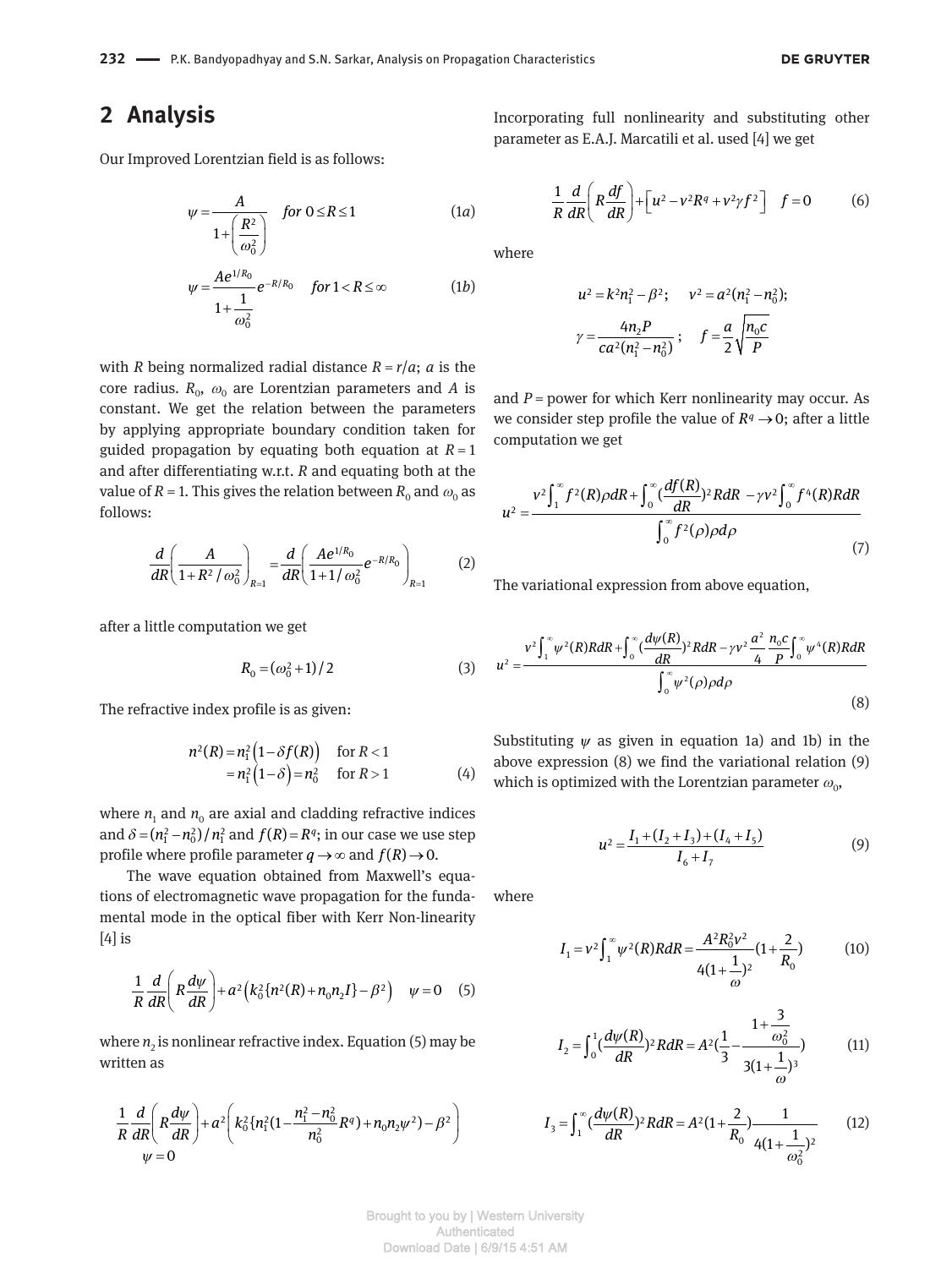$$
I_4 = -\gamma v^2 \frac{a^2 n_0 c}{4P} \int_0^1 (\psi(R))^4 R dR
$$
  
=  $-A^4 v^2 \frac{\omega_0^2}{6} (1 - \frac{1}{(1 + \frac{1}{\omega})^3})$  (13)

$$
I_5 = -\gamma v^2 \frac{a^2 n_0 c}{4P} \int_1^{\infty} (\psi(R))^4 R dR
$$
  
=  $-A^4 v^2 \frac{anc}{4P} \frac{R_0^2}{16(1 + \frac{1}{\omega_0^2})^4} (1 + \frac{4}{R_0})$  (14)

$$
I_6 = \int_0^1 \psi^2(R) R dR = \frac{A^2 \omega_0^2}{2(1 + \omega_0^2)}
$$
(15)

$$
I_7 = \int_1^\infty \psi^2(R) R dR = \frac{A^2 R_0^2}{4(1 + \frac{1}{\omega})^2} (1 + \frac{2}{R_0})
$$
 (16)

Above expression of  $u^2$  as in equation  $(9)$  is optimized to obtain the relation between Lorentzian parameter and normalized frequency *ν* by variational approach. Subsequently the results are well organized and presented ithrough discussion in the next section.

#### **3 Results and discussion**

Based on the above analysis, we compute the values related to different characteristics like field, normalized propagation constant, group delay and wave guide dispersion for improved Lorentzian both for linear and non linear regime then we compare the result with the analytical and exact numerical ones. They are depicted in the following figures. They are found excellently matching with the analytical ones with improved range of *V* in the low *V* region [7]. When we compare the results obtained from both approximations and those of the analytical field and exact numerical field in case of linear step profile we find improved Lorentzian shows better matching with that of analytical. We find the fundamental field for analytical by solving Bessel and modified Bessel equation and compare the fundamental field of Lorentzian and improved Lorentzian by the method of variational approach as shown in Fig. 1. Here, analytical field (black) is much coinciding with improved Lorentzian (red colour graph)than ordinary Lorentzian shown by blue colour graph. Fig. 1 represents field vs. radial distance with *V* = 1.2; Fig. 2 represents the same with  $v = 1.5$ . We observe that when the of v increases red curve comes nearer to black one than that of Lorentzian (blue). We would like to mention that Fig. 2 presents the linear regime with  $\gamma = 0$ ; and Fig. 2a presents the non linear regime with the value of non linear term,



**Fig. 1:** Field vs. radial distance along the optical fiber at V = 1.2



**Fig. 2:** Field vs. radial distance along the optical fiber at V = 1.5

 $\gamma$  = 0.062 corresponding to the power of the optical pulse at  $P = 200$  kW. Next we represent the Figs. 3 and 4 which gives the plot of U (normalized propagation constant) vs. normlised frequency, V. Here also red colour graph which represent improved Lorentzian is much closer to analytical one n both linear and non linear cases. One interesting thing is to observe that in nonlinear case the curve extends for more values of U than that of linear one for a particular value of V. Similarly Figs. 5 and 6 give the variation of  $b(v)$ vs. normalised frequency (V). Here also in the low V region the red curve isexcellently matching with improved or wider values of V. Next in Figs. 7 and 8 we show the variations of group delay both for linear and nonlinear. Here also red curve representing improved Lorentzian is closer to analytical, black one but at higher values of normalized frequency, V, there is a lot of mismatch in both the cases,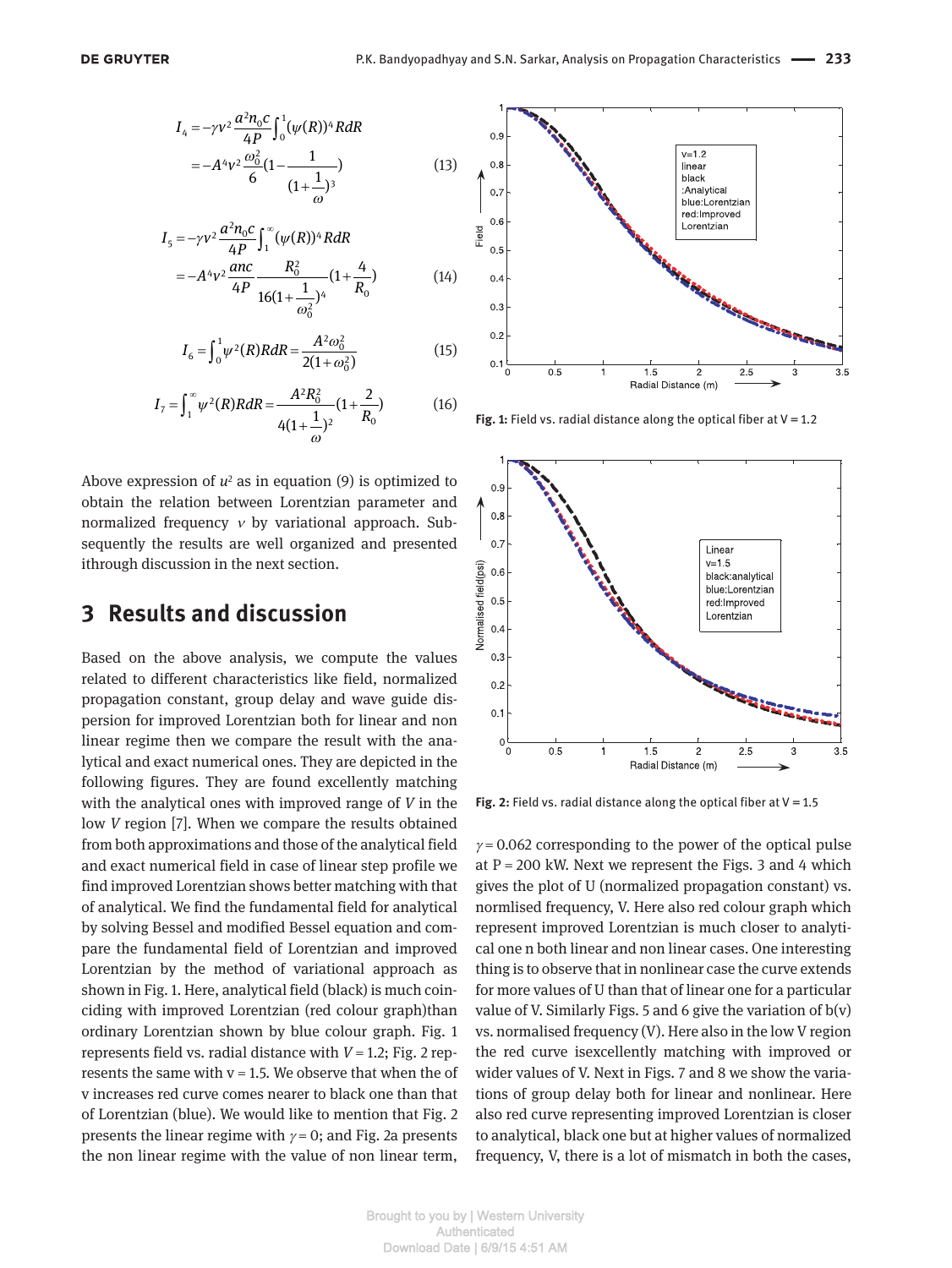

**Fig. 2a:** Field vs. radial distance along the optical fiber at V = 1.4803 with *γ* = .062



**Fig. 3:** U vs. V (normalised frequency)  $[U^2 = u^2 = k^2 n_1^2 - \beta^2]$ 

for linear and non linear graph. Now we show the wave guide dispersion curve both for linear and represented by Figs. 9 and 10. The trend of the dispersion curve of improved Lorentzian in both linear and nonlinear are similar but Lorentzian gives same trend but not like improved Lorentzian one. By all these curves showing different optical fiber characteristics we may indicate that improved Lorentzian is realy improved version of Lorentzian.

## **4 Conclusion**

We propose for the first time a single parameter improved Lorentzian approximation of the fundamental mode in



**Fig. 4:** U vs. V (normalised frequency)  $[U^2 = u^2 = k^2 n_1^2 - \beta^2]$ 



**Fig. 5:** b(V) (normalized propagation constant) vs. V (normalised frequency)

single mode linear and nonlinear step index fiber. With this approximation, we develop the variational analysis, present the approximate analytical formulae for various propagation characteristics and compare them with those based on calculation involving ordinary Lorentzian, inproved version and analytical or exact numerical ones. Our results show that improved version behaves better way in comparison to Lorentzian approximation and it is more superior to Gaussian [7] and ordinary Lorentzian.

Received: October 29, 2012. Accepted: January 18, 2013.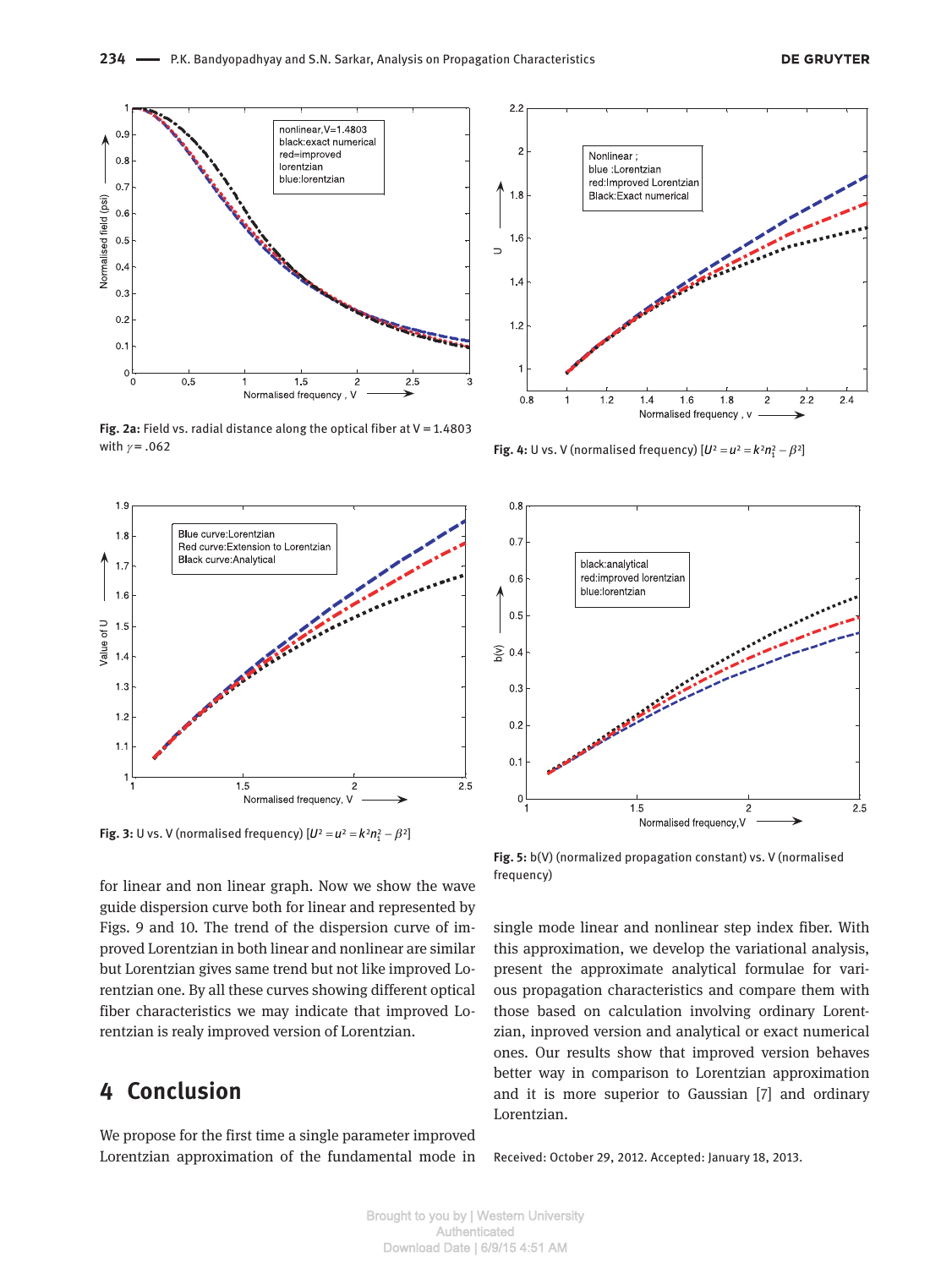

**Fig. 6:** b(V) (normalised propagation constant) vs. V (normalised frequency)



**Fig. 7:** d(V) (normalized group delay) vs. V (normalised frequency)



**Fig. 8:** d(V) (normalized group delay) vs. V (normalised frequency)



**Fig. 9:** g(V) (normalized wave guide dispersion) vs. V (normalised frequency)



**Fig. 10:** g(V) (normalized wave guide dispersion) vs. V (normalised frequency)

#### **References**

- [1] A.K. Ghatak and K. Thyagarajan, *Introduction to Fiber Optics*, Cambridge University Press, Cambridge, UK, 1989.
- [2] V.M. Nair, S.N. Sarkar and S.K. Khijwania, "Scalar variational analysis of fundamental mode in single-mode elliptical core fiber using super-Gaussian approximation", IEEE Phot. Tech. Lett., vol. 20, no. 16 (2008).
- [3] D. Marcuse, "Gaussian approximation of the fundamental modes of graded-index fibers", *Bell Syst Tech. J*., vol. 68, pp. 103–109 (1978).
- [4] K. Okamato and E.A.J. Marcatili, "Chromatic dispersion characteristics of fibers with optical Kerr-effect nonlinearity", JLT vol. 7, no. 12 (1989).